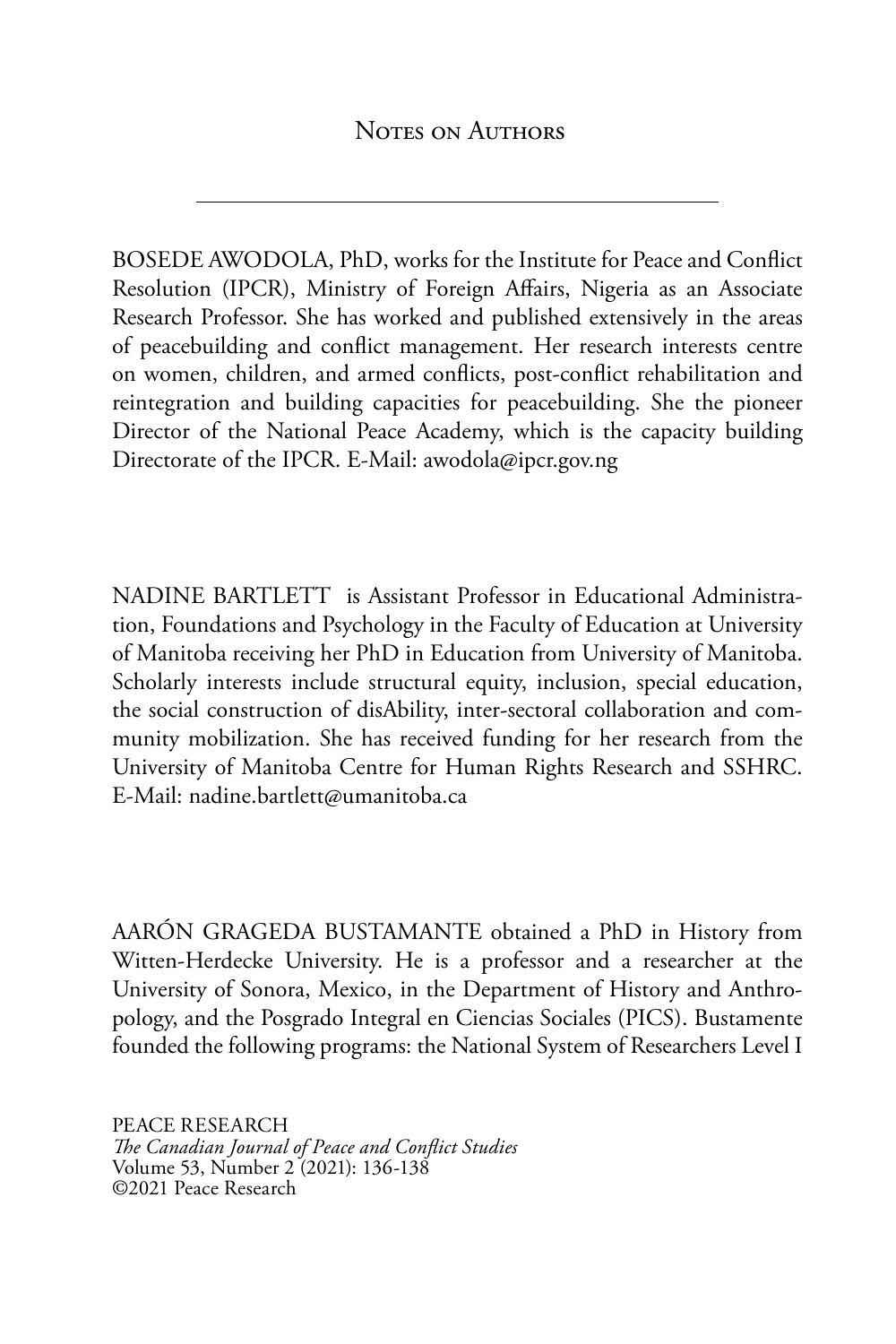(CONACyT) of which he is currently a member; the Max Planck for Ibero-American Legal History Institute; and the Red de Estudios Históricos sobre el Noroeste de México (REHNOM) network. E-Mail: agrageda@sociales. uson.mx

ARACELY RIVERA COHEN has a PhD in Social Sciences from University of Sonora, Mexico. He is a member of the YNSC. He is a candidate of the National System of Researchers (CONACyT) and postdoctoral fellow of CONACyT at the Binational Migration Institute (BMI) of the Department of Mexican American Studies (MAS, University of Arizona) and the Posgrado Integral en Ciencias Sociales (PICS, University of Sonora). E-Mail: ariveracohen@email.arizona.edu

KELLY GORKOFF is Associate Professor and Chair of UWinnipeg Criminal Justice Department receiving her PhD in Sociology from CarletonU. Scholarly interests include social theory, critical political economy, regulatory practices, public inquiries, specialized courts, and community mobilization. She has been part of national research teams funded by Status of Women Canada, Department of Justice, Manitoba Law Foundation, SSHRC, and CIHR. E-Mail: k.gorkoff@uwinnipeg.ca

RICHARD HARMSTON as worked with and for internationally-focused civil society organizations for more than 50 years, primarily in the field of international development and North-South cooperation. He has specialized in organizational development, NGO-government relations, interorganizational cooperation, and strengthening civil society, particularly on themes of development, peace, and governance. He directed the International Student Movement for the United Nations (Geneva), created and managed the Public Participation Program in the Canadian International